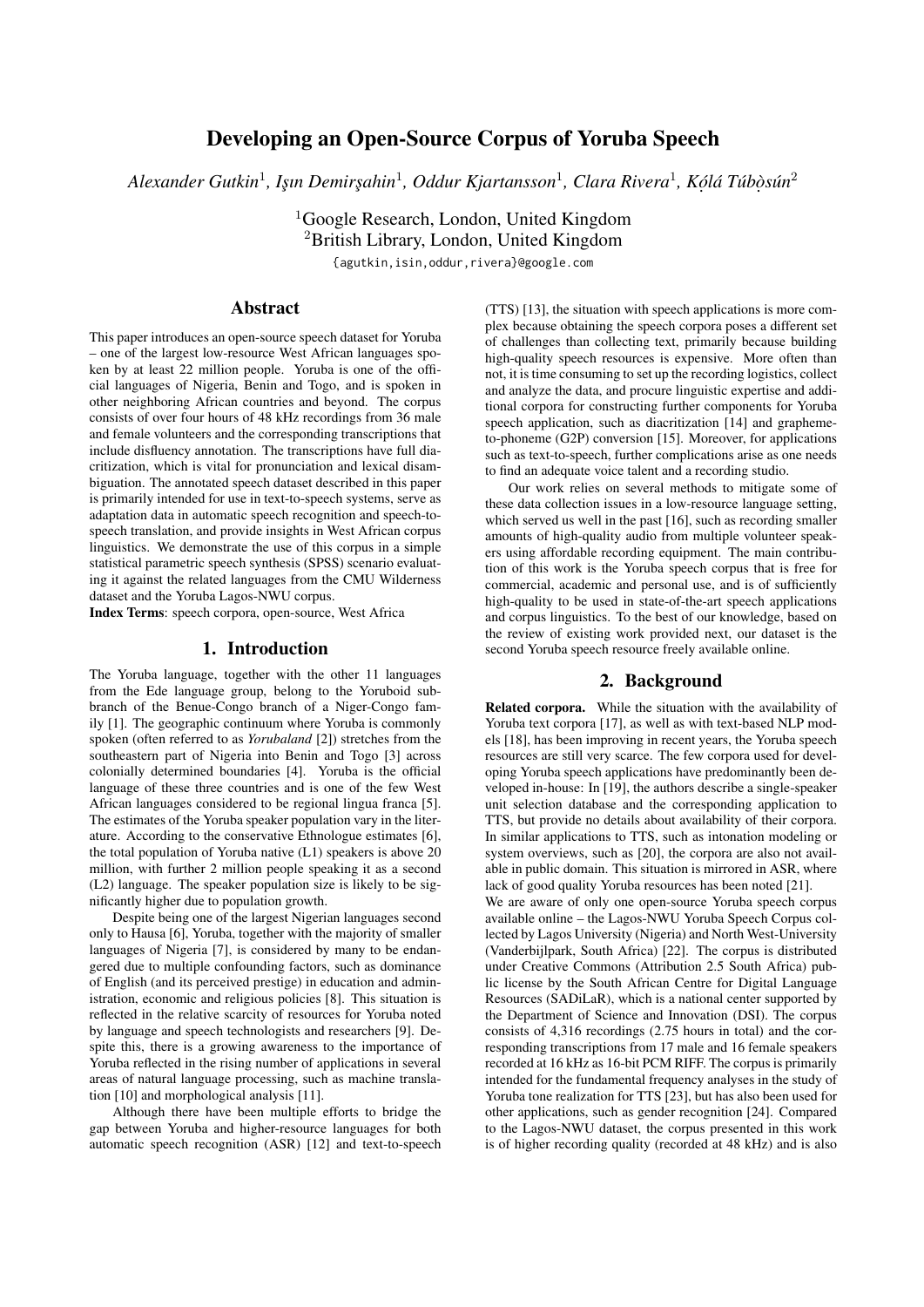Table 1: *The SY phonemes and corresponding graphemes.*

| Consonants       |   |            |              |                  |    | Vowels           |         |             |    |  |
|------------------|---|------------|--------------|------------------|----|------------------|---------|-------------|----|--|
| $\boldsymbol{P}$ | G | P          | G            | $\boldsymbol{P}$ | G  | $\boldsymbol{P}$ | G       | P           | G  |  |
| /b/              | b | /kp/       | p            | /t/              | t  | /al              | a       | /ε/         | e  |  |
| /d/              | d | /          | ı            | /wl              | W  | /el              | e       | /ĭ/         | in |  |
| $\sqrt{dz}/$     |   | /m/        | m            | /q/              | a  | /i/              | Î       | /ũ/         | un |  |
| /h/              | h | /n/        | n            | /qb/             | qb | /0/              | $\circ$ | $\sqrt{3}/$ | on |  |
| /j/              | ٧ | /r/        | r            | ∕∫/              | Ş  | /u/              | u       | /ἕ/         | en |  |
| $/$ k/           | k | $\sqrt{S}$ | $\mathsf{s}$ | / f/             |    | /כ/              | o       |             |    |  |

bigger (just over four hours).

A very low-resource relatives of Yoruba from the Ede language cluster, the Ifè and Okpela languages [25], are present in the open-source CMU Wilderness Multilingual Speech Dataset containing force-aligned text and audio of Bible translations for over 700 languages [26]. The dataset currently does not include Yoruba. The original data is mined from the New Testament website (http://bible.is), which includes Yoruba, and it is very likely that Yoruba will be included in the CMU Wilderness Dataset in the future.

Language overview. Similar to other languages, Yoruba has many dialects exhibiting considerable linguistic variation. The speakers of diverse dialects communicate using Standard Yoruba (SY), a literary form of Yoruba used in Nigeria in education, media and governance [15], which derives from the first attempts at standardization in the  $19<sup>th</sup>$  century [27].

The SY writing system consists of lower and upper-case character pairs representing 18 consonants (Bb, Dd, Ff, Gg, GBgb, Hh, Jj, Kk, Ll, Mm, Nn, Pp, Rr, Ss, Șș, Tt, Ww, Yy) and 7 vowels (Aa, Ee, Ẹẹ, Ii, Oo, Ọọ, Uu), where gb (GB) is a digraph [28]. An older orthographic convention (e.g., ạ or ṛ), which is easily normalized to modern standards, can occasionally be encountered as well [29]. The SY phoneme inventory consists of 18 consonants and seven oral vowels mapping one-to-one to the orthographic representation mentioned above. In addition, it has four nasal vowels represented in writing as ẹn, in, ọn and un [30]. The SY phonemes (*P*), based on the inventory in [31], and their grapheme correspondences (*G*) are shown in Table 1. The potential fifth nasal vowel sound [ã] (represented in writing as an) is often treated as an allophone of  $/5/$  [28].

Similar to many other languages from the Niger-Congo family [32], Yoruba is a tonal language distinguishing between three levels of tones LOW  $(14)$ , HIGH  $(14)$  and MID  $(14)$  on oral and nasal vowels, where the first two tones are marked in the orthography by the """ and """ diacritics, while the third tone is unmarked by default. The absence of tone marks in Yoruba writing can become highly problematic for pronunciation models as tone is used to convey the differences in lexical disambiguation, pronunciation and prosody [33]. For example, the set of minimal pairs ọwọ́ ("hand"), ọ̀wọ̀ ("honour") and ọ̀wọ́ ("group") are reduced to a homograph ọwọ [34]. Several approaches to automatic diacritization have been recently proposed to tackle this problem, which still remains a non-trivial challenge [35].

Another potential complication in the processing of Yoruba text may arise due to the occasional use of apostrophe character that marks orthographic contractions that may correspond to various phonemic processes, such as vowel elision, obvious to the reader. For example, "je'ṣu" ("eat yam") expands to "jẹ iṣu" and "M'ọ́wọ́ wá" ("bring hand come/bring your hand") expands to "Mú ọwọ́ wá". The resolution of orthographic contractions is usually not covered by the existing G2P approaches [15] and needs to be implemented as a separate stage in the text normalization instead.

Table 2: *Corpus identifiers and the hosting URL.*

| <b>ISLRN</b> | $464 - 321 - 727 - 765 - 2$ |
|--------------|-----------------------------|
| OpenSLR ID   | SLR86                       |
| URL Link     | http://openslr.org/86/      |

Table 3: *Recording script lines and the audio properties.*

|              |  | Tokens<br>Gender Lines min max avg Total Unique |  |                 |       |          | Audio Duration         |     |
|--------------|--|-------------------------------------------------|--|-----------------|-------|----------|------------------------|-----|
|              |  |                                                 |  |                 |       | Speakers | Total [h:m:s] $avg[s]$ |     |
| Female 1.892 |  |                                                 |  | 2 23 8.5 15,880 | 4.113 | 19       | 2.03.21                | 3.9 |
| Male 1.691   |  |                                                 |  | 3 22 8.4 14.242 | 3.835 | 17       | 1:58:10                | 42  |
| Total 3.583  |  |                                                 |  | $-30.122$       |       | 36       | 4:01:31                |     |

#### 3. Corpus details

Distribution and licensing. The corpus is released under Creative Commons Attribution-ShareAlike 4.0 International (CC BY-SA 4.0) license [36] and is made available for download from the Open Speech and Language Resources repository (OpenSLR) [37] as shown in Table 2 along with the International Standard Language Resource Number (ISLRNs) [38] and the OpenSLR Speech and Language Resource (SLR) identifier. The ISLRN is a 13-digit number that uniquely identifies the corpus and serves as official identification schema endorsed by several organizations, such as European Language Resources Association (ELRA) and Linguistic Data Consortium (LDC).

Collections of audio and the corresponding transcriptions are stored in a separate compressed archive (in zip format) for each gender. Transcriptions are stored in a line index files, one for each gender, which contain a tab-separated list of pairs consisting of the audio file names and the corresponding hand-curated transcriptions. The name of each utterance consists of three parts: the three-letter symbolic dataset name (yof for female and yom for male), the five-digit speaker ID and the 11-digit hash, separated by underscores. The 48 kHz single-channel audio files are provided in 16 bit linear PCM RIFF format.

Recording process. Instead of renting an expensive professional recording studio, the recordings took place in two different office locations in Lagos, Nigeria: the African Arts Foundation (AAF) in Victoria Island and the office of LifeBank Nigeria in Yaba. Neither location was unechoic and sound-isolated, but considerable effort went into reducing the echoes and the environmental noise (e.g., by recording at the weekends). The male and female participants were recruited through a Twitter feed and were all native SY speakers. The ages of participants, obtained through the voluntary form they all completed, range from 21 to 43. Participants were asked to read the script prepared by us in advance from various public domain texts, such as news, Wikipedia, religious stories and folk tales.

A regular Chromebook laptop was used for the recordings. It was not fanless but because it was placed far enough from the microphone, it did not introduce many fan-related recording artifacts. The audio was recorded using a Neuman KM184 diaphragm condenser cardioid microphone, a Blue ICICLE XLR to USB analogue to digital (A/D) converter, which also provides power to the microphone. The laptop stand was a repurposed musical sheet stand. All the recordings went through a quality control process performed by a native speaker and problematic lines that could not be re-recorded were dropped.

Some corpora properties. Even though transcriptions mostly contain sequences of natural language words, because they have not been text normalized they also contain punctuation symbols, such as commas and quotation marks. Therefore, here and be-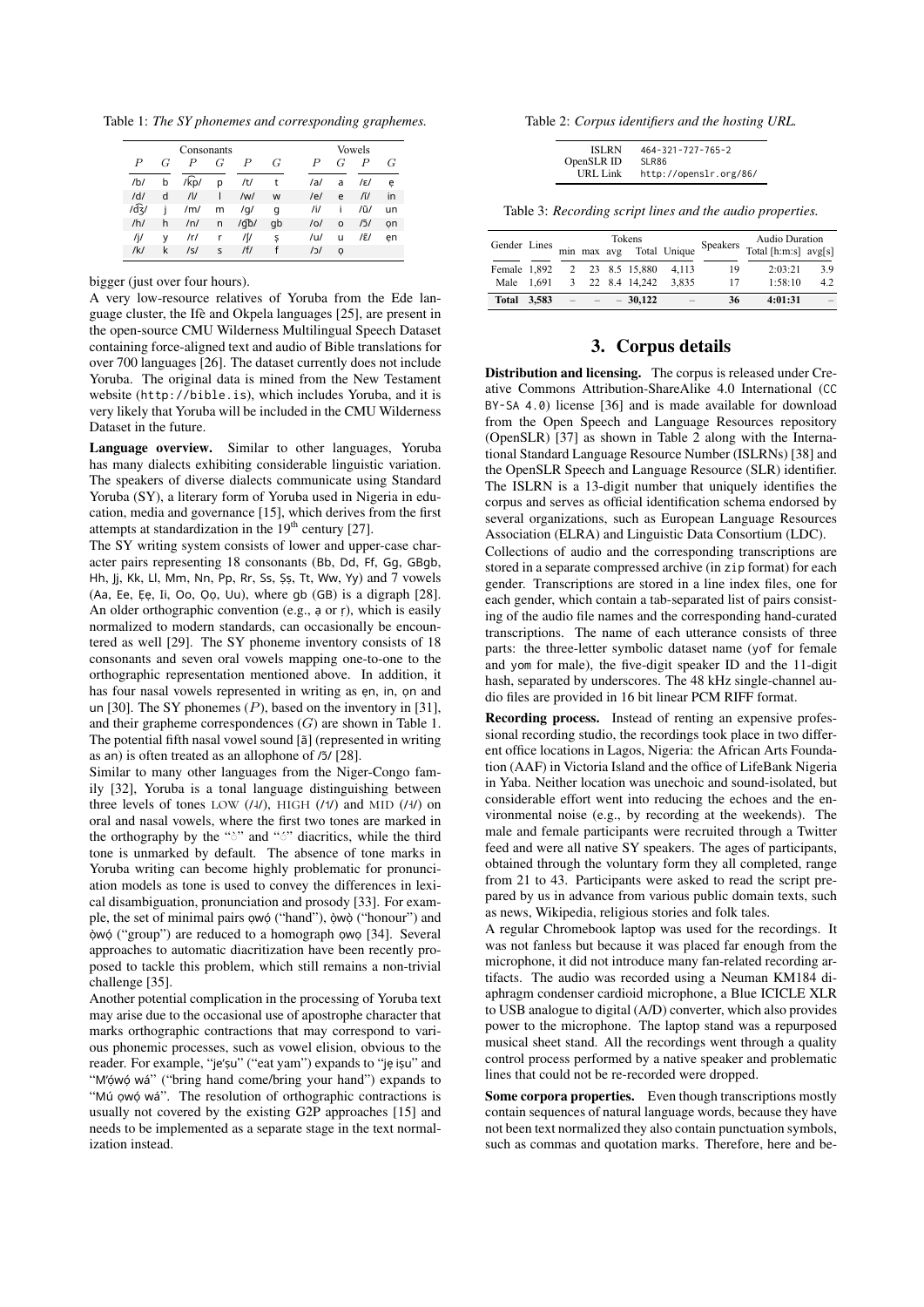

Figure 1: *Sentence lengths (left) and recording durations (right) for the females (red) and males (blue).*

Table 4: *Statistics for Yoruba tones in the corpus.*

|                      |       | Females |       |       | Males |             |  |
|----------------------|-------|---------|-------|-------|-------|-------------|--|
| Phoneme              | LOW   | MID     | HIGH  | LOW   | MID   | <b>HIGH</b> |  |
| /al                  | 2,493 | 2.029   | 2.204 | 2.237 | 1.825 | 1.954       |  |
| /el                  | 547   | 613     | 1.078 | 491   | 557   | 945         |  |
| /1/                  | 1.384 | 2.373   | 2.597 | 1.268 | 2.123 | 2,319       |  |
| ΓI                   |       | 191     |       | 1     | 176   |             |  |
| /0/                  | 845   | 1.432   | 1,162 | 787   | 1.272 | 1.051       |  |
| /U                   | 520   | 187     | 1.126 | 481   | 181   | 1.019       |  |
| /U                   |       | 282     |       |       | 254   |             |  |
| 121                  | 770   | 1.310   | 859   | 700   | 1.178 | 758         |  |
| 151                  |       | 331     | -     |       | 299   | -           |  |
| $\sqrt{\varepsilon}$ | 728   | 605     | 861   | 663   | 526   | 780         |  |
| $l\tilde{\epsilon}$  |       | 112     |       |       | 102   |             |  |
| Total                | 7.288 | 9.465   | 9.888 | 6.628 | 8.493 | 8.827       |  |

low we refer to the constituent space-separated elements of transcriptions as "tokens" rather than words. The total number of recording script lines, the minimum, maximum, average and total (and unique) number of tokens per sentence for each gender are shown in the first six columns of Table 3. The corresponding distributions of sentence lengths per gender (in number of tokens) are represented by the histograms on the left-hand side of Figure 1. As can be seen from the figure, the shapes and the modes of the sentence length distributions for male and female datasets are very similar, even though the script content varies across genders. The last three columns of Table 3 show various properties of the recorded audio that include the total number of speakers, the total duration of each dataset and the average duration of individual utterance for each gender. The corresponding duration distributions (measured in seconds) for each gender are shown on the right-hand side of Figure 1. Due to the variety of speaking styles the distributions are different, with the male portion of the dataset containing longer utterances on average than its female counterpart.

Disfluency annotation. The recordings contain annotations in the script, which include disfluencies such as hesitations or abrupt stops. The additional annotations are denoted by square brackets. In total, the recording scripts contain 1,306 annotations, 682 for the female recordings and 625 for the male recordings. The annotations can be located at the start, the end or anywhere in the line. Some lines contain more than one annotation. Overall there are five types of annotations: the audio stops abruptly at the end of the recording ([abrupt]), audible breathing ([breath]), external noise ([external]), hesitation ([hesitation]) and a minor snap of the tongue or lip movement ([snap]).

Phoneme distributions. In order to compute phoneme coverage statistics for our Yoruba corpus we applied Epitran, a G2P conversion system that supports over 69 languages including Yoruba [39]. The phoneme inventory used by Epitran is identical to the phoneme inventory in Table 1. Prior to apply-

Table 5: *Objective evaluation results.*

| Dataset                             |              |            | $GR-CG$ |            | CG   |            | $RF-CG$    |                |
|-------------------------------------|--------------|------------|---------|------------|------|------------|------------|----------------|
| Name                                |              | Gen. Lang. | MCD     | F0         | MCD  | F0         | <b>MCD</b> | F <sub>0</sub> |
| $y$ of <sub>16</sub>                | Q            | vor        |         | 6.45 20.21 | 6.21 | 18.70      | 6.10       | 17.94          |
| $Y$ Om <sub>16</sub>                | ♂            | vor        |         | 6.36 14.28 | 6.31 | 14.11      | 6.19       | 13.10          |
| $y$ o{m, f} <sub>16</sub> $2 + c^2$ |              | vor        |         | 6.52 20.80 |      | 6.39 23.66 |            | 6.26 22.79     |
| $VOF_{48}$                          | $\mathsf{Q}$ | vor        | 6.03    | 27.52      |      | 5.97 25.97 | 5.77       | 17.58          |
| $VOM_{AB}$                          | ♂            | vor        | 6.01    | 14.00      |      | 5.96 13.95 | 5.78       | 13.38          |
| <b>CMU</b>                          | ♂            | ife        | 7.15    |            |      |            | 6.80       |                |
| <b>CMU</b>                          | ♂            | atg        | 5.55    |            |      |            | 5.39       |                |

ing Epitran a very basic text normalization was performed that consisted of removal of punctuation tokens, point-fixing of the old orthography (e.g., "ạ̀wọn" *→* "àwọn") and the foreign word spellings (e.g., "city"  $\rightarrow$  "siti"). The resulting phoneme distributions for the female (red) and male (blue) portions of our dataset are shown on the left histogram of Figure 2.

In order to compare the Yoruba phoneme distribution to other corpora we computed phoneme distribution over the JW300 dataset, which is a parallel corpus of over 300 languages with around 100K parallel sentences per language pair on average, covering miscellaneous material crawled from the website of Jehovah's Witnesses [40]. The Yoruba portion of JW300 corpus, post-processed and described in [14, 35], is significantly larger than our data that we summarized in Table 3: it consists of over 470 thousand sentences with over 10 million tokens. The JW300 phoneme distributions are shown on the right-hand side histogram of Figure 2. As can be seen from the two figures, the shapes and the modes of the histograms are very similar, with /a/, /i/ and /n/ being among the most frequent phonemes, and  $\frac{1}{\epsilon}$ ,  $\frac{\pi}{4}$  and  $\frac{1}{q}$  among the rarest.

The distributions of tones over the vowels in our corpus are shown separately for male and female portions of the corpus in Table 4. As can be seen from the figure, the four nasal vowels in our corpus carry default (MID) tone, with extremely rare singleton occurrences of high and low tones likely due to spelling errors. For the five oral vowels, the distribution of tones is significantly more even, which is due to the nature of Yoruba open syllables for which any tone can be preceded or followed by any vowel tone.

The utterance transcriptions in our corpus contain 240 unique instances of contractions (e.g., "r'ógun"), briefly introduced in Section 2. Since disambiguating contractions requires lexical and part-of-speech knowledge, they often cannot be resolved using pure G2P approaches, such as Epitran or the finite state transducer (FST) based Yoruba grammars [41] from Phonetisaurus framework [42].

# 4. Application to TTS

In order to gauge the quality of the Yoruba speech corpus we built the traditional Hidden Markov Model (HMM)-based parametric speech synthesis system [43] using CLUSTERGEN method [44] provided by the Festival Speech Synthesis System, which was also used in [26] for evaluating the CMU Wilderness Dataset. The goal of this simple experiment is not to construct the state-of-the-art system, but rather to ascertain the usefulness of our data compared to other Ede languages in [26]. Using our corpus we constructed 15 TTS voices along two dimensions. The first dimension was the training data, configured in three possible ways: multi-speaker male-only (yom) and femaleonly (yof) data (in 48 and 16 kHz), and combined multi-speaker multi-gender data (yo{m,f} in 16 kHz). The second dimension was the CLUSTERGEN recipe, where, for each data configura-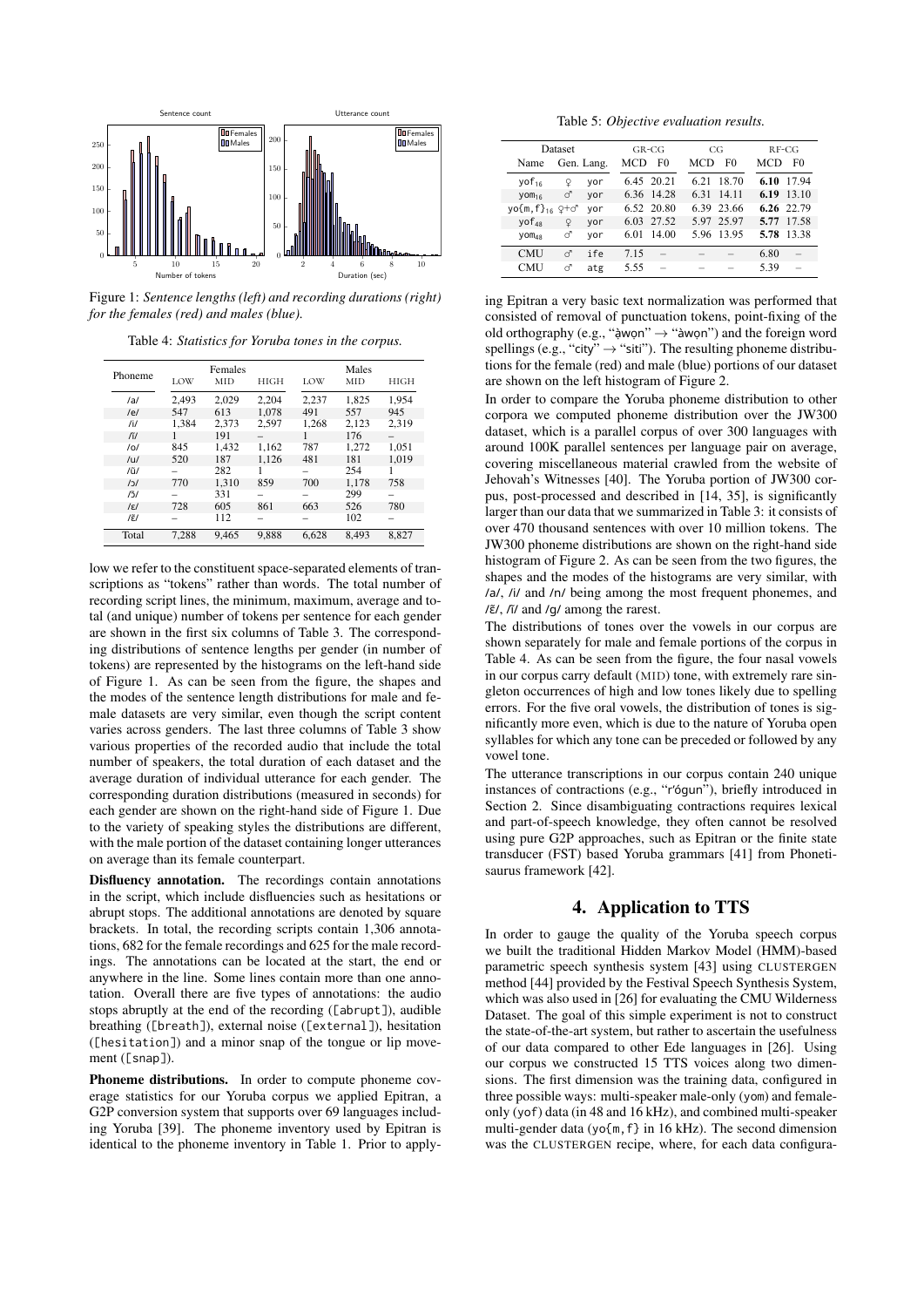

Figure 2: *Phoneme distributions for our male and female datasets (left) and Yoruba portion of JW300 corpus (right).*

Table 6: *Subjective preference test results for* RF-CG *voices*.

| $\boldsymbol{A}$  | $B_1$ Score <sub>A,<math>B_1</math></sub> $t_{A,B_1}$ | $B_{2}$ | Score $A, B_2$ $t_{A, B_2}$                       |  |
|-------------------|-------------------------------------------------------|---------|---------------------------------------------------|--|
| VOF <sub>16</sub> | $ln f_{16}$ 1.022±0.065 31.148                        |         | $ln f + \gamma o f_{16}$ 0.504 $\pm$ 0.081 12.311 |  |
| VOM <sub>16</sub> | $1nm_{16}$ 1.065 $\pm$ 0.078 27.206                   |         | $1$ nm+yom <sub>16</sub> $0.649 \pm 0.087$ 14.740 |  |

tion we constructed a grapheme-based system [45] (Gr-cG), a regular phoneme-based system (cG) and a voice trained using random forests [46] (RF-CG). For both phoneme-based systems (CG and RF-CG), pronunciations were generated using the Epitran G2P system described in Section 3 using the phonology from Table 1. Disfluency tokens were removed. Each voweltone pair represented a separate phoneme. Sentences with orthographic contractions were removed from the training data resulting in 1491 and 1691 sentences for yom and yof datasets, respectively.

Objective evaluation was used for quality testing, whereby 10% of the data was held out during the training and on this data the synthetic speech was compared with the reference recorded speech using the Mean Mel-Cepstral Distortion (MCD) [47] of the predicted cepstra, measured in dB. A lower value of MCD suggests better synthesis and its typical ranges are from 4.0 (very good) to 8.0+ (not good) [26]. MCD is linked to perceptual improvement in the intelligibility of synthesis, an improvement of about 0.08 is perceptually significant [45]. Because we are building multi-speaker and multi-gender voices without performing speaker adaptation, we expect the values of MCD to be higher on average compared to a single-speaker scenario.

Results of the objective evaluation experiments are shown in Table 5, where for each of the 15 configurations the MCD is shown along with the root mean square error (RMSE), in Hz, for fundamental frequency (F0). The ISO 639-3 language code is shown in the third column. We also show the results for the two SY relatives from the CMU Wilderness dataset, Ifè (ife) and Okpela (atg), as reported in [26]. Both datasets are multispeaker and mostly contain male recordings. We have not found any female speakers in that data. Similar to the results reported in [26], we find that the phoneme-based random forest configurations RF-CG are the best, significantly outperforming in terms of MCD other voice types for all of our datasets. The graphemebased systems Gr-cG are the worst performing of all the configurations, leading us to conclude that the use of a reasonably accurate SY G2P improves the quality of the voices. All 48 kHz configurations significantly outperform the 16 kHz voices, while combining female and male 16 kHz data did not lead to better quality. We hypothesize that the confounding factor is the increased number of diverse speaking styles and speaker characteristics due to including both genders in the training data. As can be seen from Table 5, all SY voices built using our data significantly outperform the multi-speaker Ifè CMU voices reported in [26]. However, this is not the case for multi-speaker Okpela CMU voices. We hypothesize that this is due to the nature of MCD metric that favors datasets with lower cepstral variance in the reference data. Some of the CMU Wilderness languages, such as Spanish, are provided as multiple datasets with the RF-CG MCD scores varying from 5.12 (voice SPNBDA,

good) to 7.09 (voice SPNNVI, bad). It is likely that combining this data in a single voice may have the averaging effect decreasing the quality compared to the best constituent dataset while improving the quality compared to the worst performing dataset.

The subjective A/B listening tests were performed with 10 native Yoruba speakers using headphones. Each listener was presented with 100 stimulus pairs generated from out-ofdomain biblical sentences. Each pair had to receive a forcedchoice rating on a 7-point preference scale: B preferred over A  $({-3,-2,-1})$ , no preference (0) and A preferred over B  $({1,2,3})$ . Each stimulus pair had to have at least 8 distinct raters. Table 6 shows the results of subjective preference tests of several 16 kHz rF-cG voices comparing our datasets (*A*) against voices constructed purely from the Lagos-NWU datasets (described in Section 2, denoted 1nf and 1nm under  $B_1$ ) and by combining Lagos-NWU dataset with our data  $(B_2)$ . Same linguistic frontend was used during the training of all voices. The scores are shown along with the corresponding 95% confidence intervals. Columns four and seven show the corresponding values of *t*statistic from a two-sided *t*-test with  $\alpha = 0.01$  and degrees of freedom  $df = 99$ . All results are statistically significant with *p* < 10<sup>−5</sup>. The significant levels of reverberation in Lagos-NWU data degrade the quality of multi-speaker voices  $B_1$  and  $B<sub>2</sub>$  for both genders. As can be seen from Table 6, in both cases, the voices constructed solely from our data were consistently preferred by the listeners. It is also interesting to note that combining our data with Lagos-NWU data results in better perceived quality than using Lagos-NWU data on its own.

### 5. Conclusions and Future Work

This paper introduced the high quality multi-speaker Yoruba speech corpus. The corpus has been designed with speech applications in mind, such as multi-speaker TTS and ASR speaker adaptation. We described the process used to construct the corpus. The data is released with a permissive open-source license. We showed how this data can be used to construct a simple, yet viable, TTS system using open-source tools. We hope that this data will aid research and development of speech applications for this important language. In the future we plan to use this corpus as a high-quality language adaptation data in state-ofthe-art multilingual TTS and ASR deep learning architectures.

#### 6. References

- [1] H. Hammarström, R. Forkel, and M. Haspelmath, "Glottolog 4.1," Max Planck Institute for the Science of Human History, Jena, 2019. [Online]. Available: http://glottolog.org
- [2] B. Adediran, *The Frontier States of Western Yorubáland: 1600– 1889*. IFRA-Nigeria, 1994.
- [3] A. Kluge, "A synchronic lexical study of the Ede language continuum of West Africa: The effects of different similarity judgment criteria," *Afrikanistik-Aegyptologie Online*, no. 4, 2008.
- [4] M. O. Kehinde, "Implications of colonially determined boundaries in (West) Africa: the Yoruba of Nigeria and Benin in perspective," Ph.D. dissertation, School of Government and International Affairs, Durham University, UK, 2010.